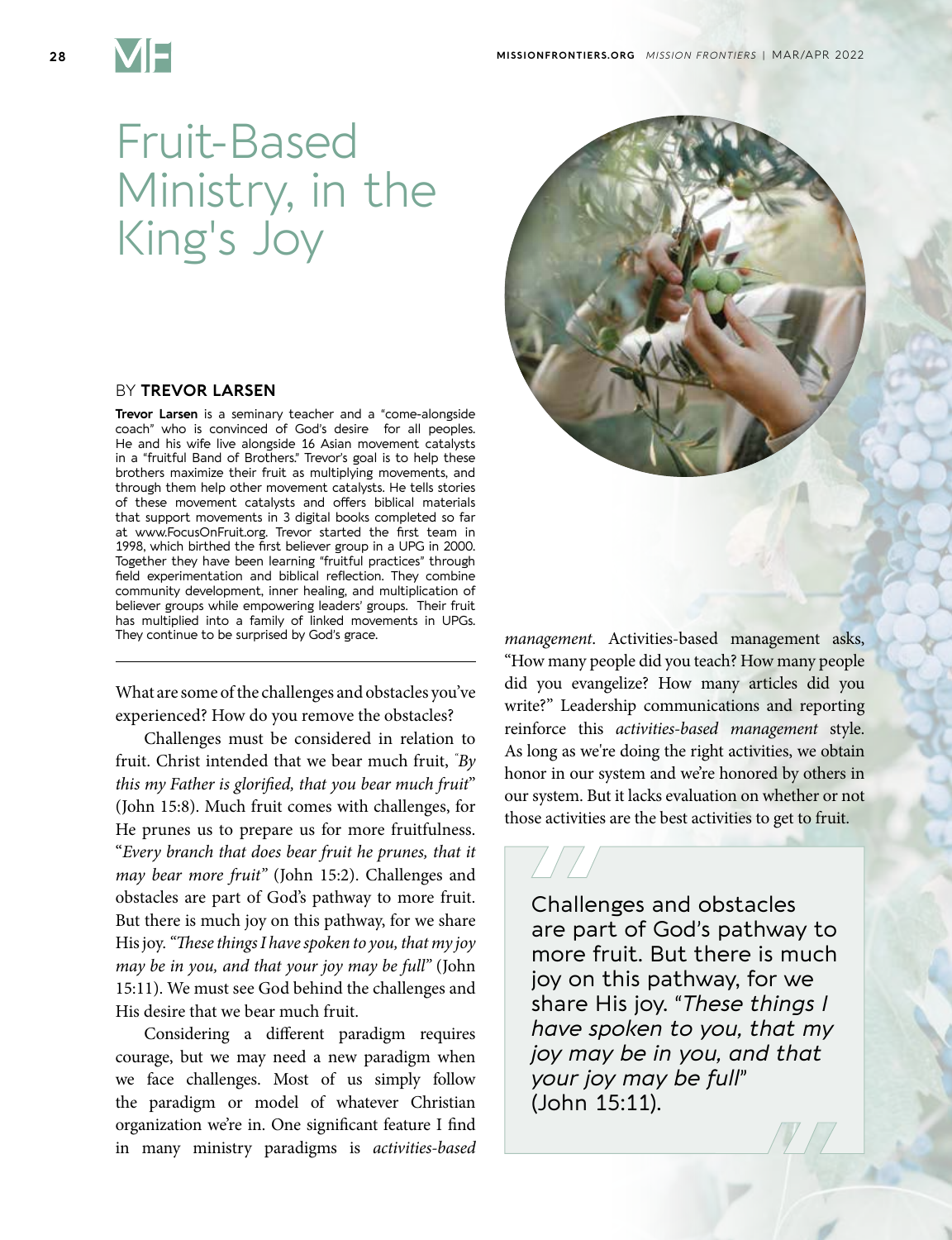

In our current ministry we, by contrast, recommend a *fruit-based management* paradigm. Fruit-based management encourages us to identify obstacles, think about alternate approaches, flexibly modify our activities when we face challenges and explore different ways around the problem. All this evaluation and modification of activities is driven by focusing first on the fruit God wants, and on the outcomes targeted. Then we work backwards to look at the possible ways to get to that fruit.

> This shift from an activitiesfocus to a fruit-focus gives people more freedom, especially catalytic people, who can be very creative.

Setting our minds on what God honors helps us more flexibly adjust to challenges, in relation to the fruit God desires. We read in the book of Acts and the gospels that God's people faced many obstacles. So, we ask, "What gospel advances or outcomes were recorded as honorable, as making God happy and God's people happy? What kind of fruit did the early believers rejoice in?" The early church reported the number of people saved; they reported numbers of cities where new churches were established. They recorded stories of people who were healed and people from whom demons were expelled. They recorded the choosing of teams of elders. They rejoiced in cities newly reached. Starting with this partial list, we ask, "Did God put the spotlight on people's *habitual activities?* Or did the biblical authors spotlight the joy that came from the *fruit of their activities?* 

I found that when I moved the dialogue from *activities* ("What have we been doing?") to *fruit* ("What are the next *outcomes* or *fruit* we want to see?"), this shift in our attention encouraged innovation and increased resilience to challenges. Field workers became more willing to modify the *activities they had been doing*, and consider,

"Are there other ways to *reach our desired outcomes more effectively?"*

This shift from an activities-focus to a fruitfocus gives people more freedom, especially catalytic people, who can be very creative. Doing what has not been done traditionally requires taking a risk and demands courage, because you don't know if the means you chose will result in fruit. And people with new ideas get criticized. But because you want to focus on getting to fruit, you use that lens to evaluate what you are doing. Then after a period of time (every three months in our model), you can look back and see your progress. If you wanted to get to 10, of some kind of fruit, but you only got three, you ask yourself, "Is my identity tied up in this? Is evaluating my progress toward fruit a process God wants me to take?" To do this we must firm up our identity in Christ, reflecting on our riches in Christ, aside from what we do. We don't have to *do* things to firm up our identity. Because we are already rich in Christ, we do things because we want more fruit for the King. Think of the parable of the minas in Luke 19: "*What did you do with your one mina? What did you do with your five minas? What did you do with your 10 minas?"* This appears to ask about the doing, but the focus is actually on the outcomes gained for the King through what they did.

When we are secure in Christ, problems become just part of the context God allows in our lives. They don't threaten our security and they don't prevent us from doing what God wants us to do.

Don't look over your shoulder at someone else, to find out how much fruit that person got for the King with their minas. Just hear Christ asking, "What did you do with *your* mina? What is the best use you could put *your* resources to, to get the best kingdom return on investment for the King?" As He gives you minas, He leaves room for you to make decisions; He doesn't legislate how you should invest. This parable encourages us to think about the kingdom return on investment because the King wants certain outcomes. It's not tied to our identity. We assess what we've been given and work through all the possible ways we could utilize those things for the King's return. Then we pursue the best kingdom return on investment we can get, with all of who